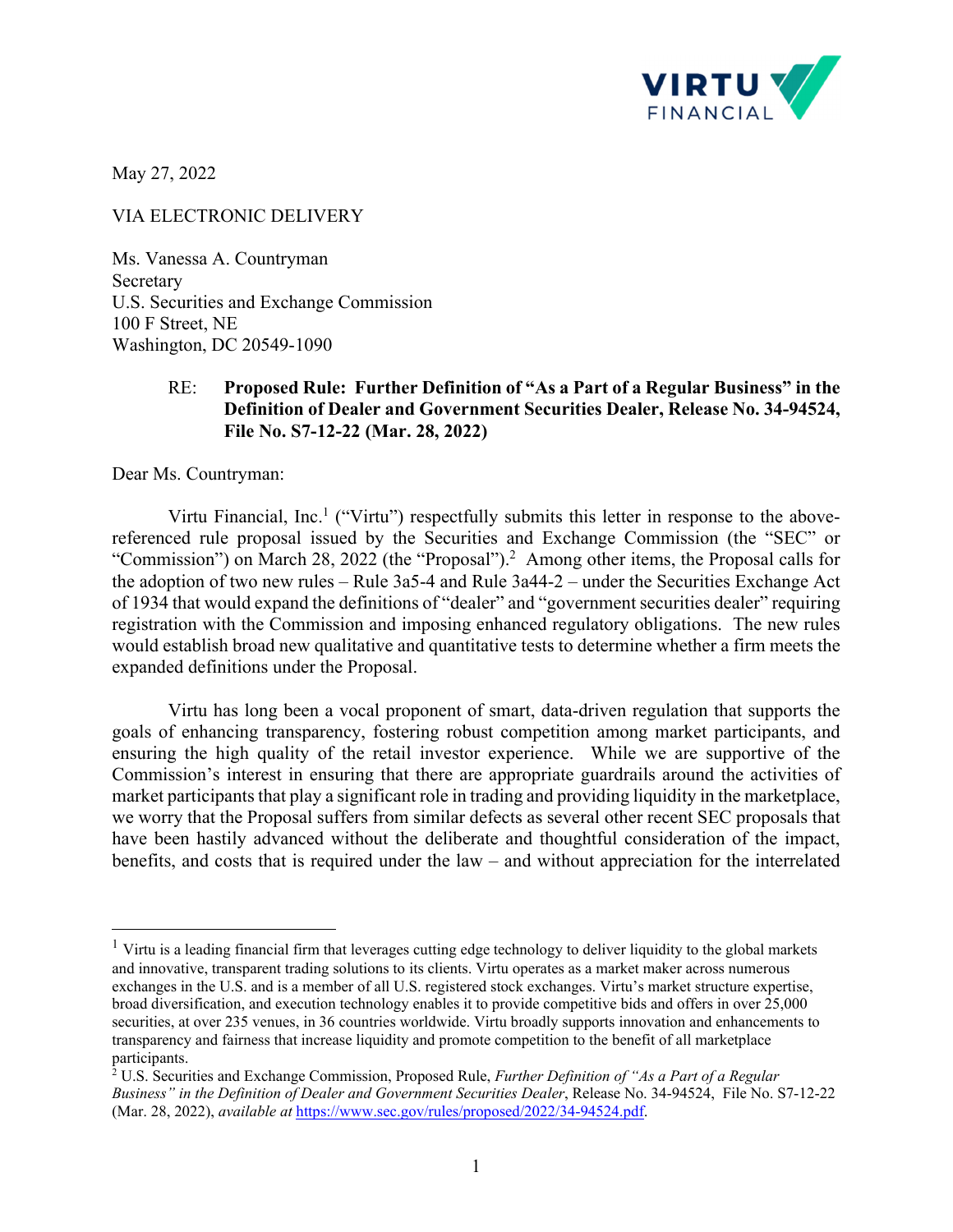

and cumulative implications presented by the many overlapping rule proposals recently advanced by the Commission.

The term "dealer" is defined in Section  $3(a)(5)(A)$  of the '34 Act in substance as one who is engaged in the business of buying and selling securities for its own account as part of a regular business. Dealers were distinguished for traders, who may also buy and sell securities for their own account but did not do so not as part of a regular business. The conclusion that one is a "dealer" may be drawn from the attendant facts and circumstances. The Proposal seeks to focus solely on three narrow qualitative circumstances, the presence of any of which would lead to a person being deemed a dealer, and in the case of government securities a strict quantitative threshold. While we support an even playing field so that competitors engaged in like activity be subject to the same regulatory scheme, we believe the Proposal does not achieve that end. Like several of the Commissions recent proposals, it utilizes ambiguous definitions that are likely to have unintended consequences and sweep in market participants who may be buying and selling securities for their own account and who may on a given day provide liquidity to the market, but who do not intend to act as dealers, i.e., providing liquidity on a regular and continuous basis as part of a regular business.

**The Proposal fails to identify a market failure that needs to be addressed**. The Commission's articulated rationale for the enhanced regulatory requirements contemplated by the Proposal is that, in light of recent advances in technology and the recent proliferation of market participants that provide liquidity electronically, "identification and registration of these market participants as dealers, including those that are not currently regulated as dealers, would provide regulators with a more comprehensive view of the markets through regulatory oversight and would enhance market stability and investor protection."<sup>3</sup> This purported justification ignores the fact that the electronic provision of liquidity has been part of our marketplace ecosystem for decades, and that there is already a very comprehensive regulatory reporting framework embedded in our securities law and SEC rules that facilitate the Commission's access to vast amounts of data and information that enable it to exercise oversight of our markets and protect investors. Exhibit A is the Consolidated Audit Trail ("CAT"), which has dramatically enhanced the nature and scope of information about equity and options trading that is required to be reported to the Commission and that enables the SEC to identify which market participants are involved a transaction. Since 2017, broker-dealers have been required to report information about trading in Treasury securities to FINRA's TRACE system. And there are similar requirements for reporting municipal securities transactions to the MSRB's EMMA database. Further, as noted in the Proposal, proprietary trading firms that are not registered with the Commission are still subject to the anti-manipulation and anti-fraud provisions under Securities Act Section 17(a) and to Exchange Act Section 10(b). And an unregistered market participant does not access a market directly – only through registered brokers. As such, an unregistered market participant must comply with the controls and surveillance programs of their executing broker, and all corresponding activity on an exchange is subject to regulatory oversight.

<sup>&</sup>lt;sup>3</sup> Proposal at p. 4.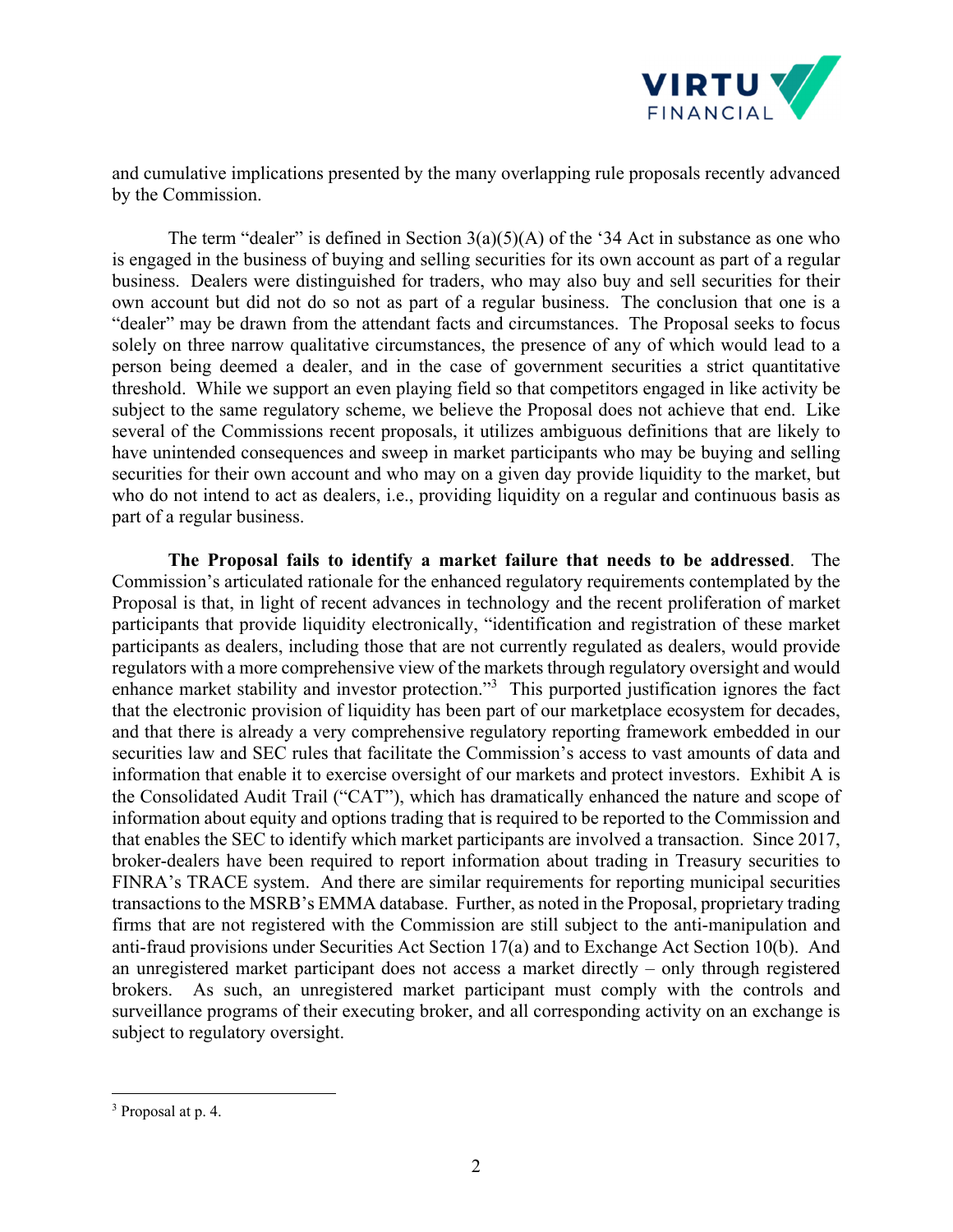

The Proposal fails to articulate why the existing reporting regime is insufficient for the Commission to exercise oversight of the markets and protect investors. Instead, like a number of other proposals recently issued by the Commission – *see, e.g.*, short position and short activity reporting by institutional investment managers, proposed amendments to Form PF, reporting of securities loans – the Proposal seeks enhanced reporting of "nice to have" rather than "need to have" information, and a broad expansion in the nature and scope of market participants that are required to register with the Commission (and in so doing take on the added costs and burdens associated with registration). Yet again, in issuing the Proposal the Commission has failed to demonstrate that changing requirements warrant an updated rule, and that there is sound policy basis underlying such changes.

**The Proposal fails to demonstrate a benefit that the proposed changes would confer on investors or the marketplace**. In addition to its obligation to identify the need for a proposed regulatory action (*i.e.*, a market failure that needs to be addressed), the Commission also is obligated to identify a benefit that its proposed changes would confer on investors and the marketplace. The Proposal fails to present a persuasive argument that any such benefit would flow from the proposed changes.

The only purported benefit advanced by the Commission is that the "Proposed Rules would support the stability and transparency of U.S. Treasury and other securities markets by closing the regulatory gap that currently exists and ensuring consistent regulatory oversight of persons engaging in the type of activities described in the Proposed Rules. Specifically, the rules would result in increasing the share of liquidity provision undertaken by persons who are subject to dealer rules related to financial risk-taking, reporting, deceptive practices, and examinations."4 However, the Proposal is devoid of explanation for why the SEC's existing authority and tools are inadequate to police the markets and protect investors in the face of this supposed "regulatory gap". Just as Commissioner Peirce observed in her dissenting statement, we question whether the Proposal articulates "a sufficiently clear rationale—other than leveling the regulatory playing field—for requiring active traders who do not have any customers to register? What benefit would come from requiring active liquidity providers to register as dealers?"<sup>5</sup> The Proposal's attempt to paint a narrative that its contemplated sweeping changes to our market structure would somehow benefit investors and the marketplace is unsupported and unpersuasive. As far as we can tell, the only benefit identified in the proposal is a benefit to the Commission itself  $-$  *i.e.*, to expand its jurisdictional reach– not a benefit to investors or the markets.

**The Proposal fails to adequately assess the potentially disruptive impact the new rules could have on the marketplace.** In particular, we have serious concerns about the potentially harmful impact the Proposal could have on liquidity in the marketplace, including that many currently active liquidity providers might change or limit their trading activity if they are required to register with the Commission. As Commissioner Peirce aptly posited in her dissenting statement

<sup>4</sup> Proposal at p. 125.

<sup>5</sup> SEC Commissioner Hester Peirce, *Statement on Proposal to Further Define "As a Part of a Regular Business" in the Definition of Dealer and Government Securities Dealer* (Mar. 28, 2022), *available at* https://www.sec.gov/news/statement/peirce-statement-proposal-further-define-dealer-032822.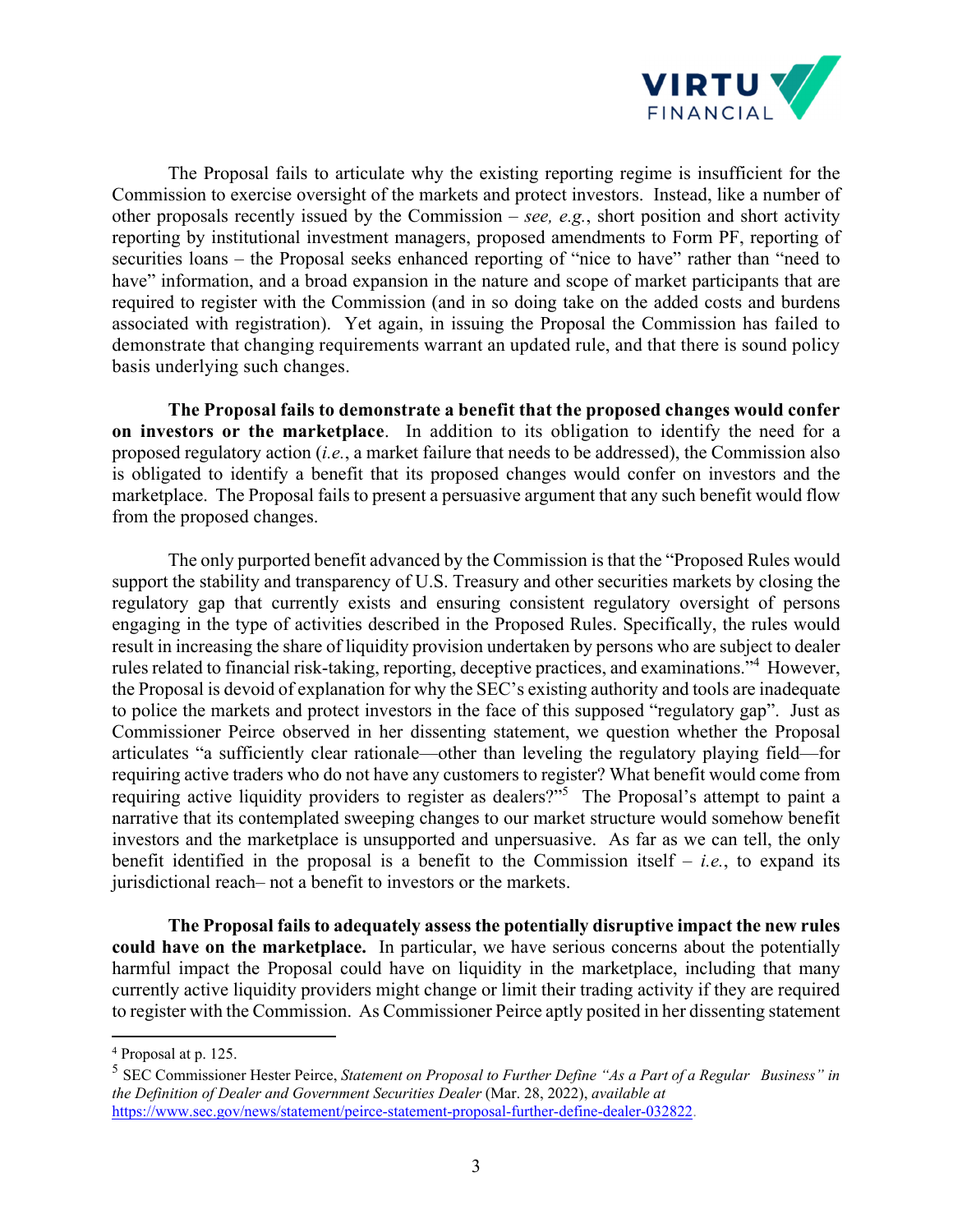

when the Proposal was issued: "What will the proposal's effect be on liquidity in different markets? The market generally benefits when there are more, rather than fewer, liquidity providers. A more varied set of liquidity providers also benefits market resilience; when one type of liquidity provider is unwilling to step in, another may be able to fill the gap."6

Like other proposals the Commission has recently advanced, the Proposal is based on a deficient analysis of the potential impact the new registration requirements could have on market structure, and in particular on liquidity. It is not apparent from the Proposal that the Commission collected or studied data to determine what the impact of the new rules would be, nor that it considered how the Proposal would interact with other recent Commission proposals. For example, as Commissioner Peirce also noted in her statement, the Proposal would "capture dealing activity wherever it occurs, including on Communication Protocol Systems, which were the subject of a proposal the Commission approved in January of this year. What issues might this raise?"<sup>7</sup>

At a time when the Commission is considering issuing final rules that both individually and collectively could severely alter the existing market structure, we are very concerned that the Commission appears to have abdicated its duty to consider the potential disruption the Proposal could introduce to the marketplace and the attendant harms that could be experienced by investors, including retail investors.

**The Proposal fails to take into account challenges that would be presented to firms in implementing the new requirements.** For example, the Proposal contemplates that certain active traders captured by the broadly expanded definitions would be considered dealers but would not be eligible for the bona fide market making exceptions under Regulation SHO. It seems illogical to us that the Commission would seek to sweep a broader swath of the marketplace into the regulatory framework for dealers – by essentially subjecting them to the same rules that govern market makers – but is not willing to extend to them the same regulatory benefits that are available to market makers which are designed to increase liquidity. The Proposal also glosses over thorny challenges that would be associated with the requirement for covered market participants to become broker-dealers – such as compliance with the market access rule and the potential that covered firms could be "trading centers" subject to heightened obligations under Regulation NMS – and fails to clearly articulate whether such firms would be required to become members of FINRA. Moreover, firms that would be swept in by the newly expanded definitions in the Proposal would incur significant new costs and be required to implement burdensome new technology systems to comply with new CAT reporting obligations that would result.

If the Commission is inclined to proceed with this Proposal and the adoption of two new rules – Rule 3a5-4 and Rule 3a44-2 it is imperative that impacted market participants be afforded sufficient time to pivot to the new rule set while enabling them to continue functioning.

 $^{6}$  *Id.*  $^{7}$  *Id.*